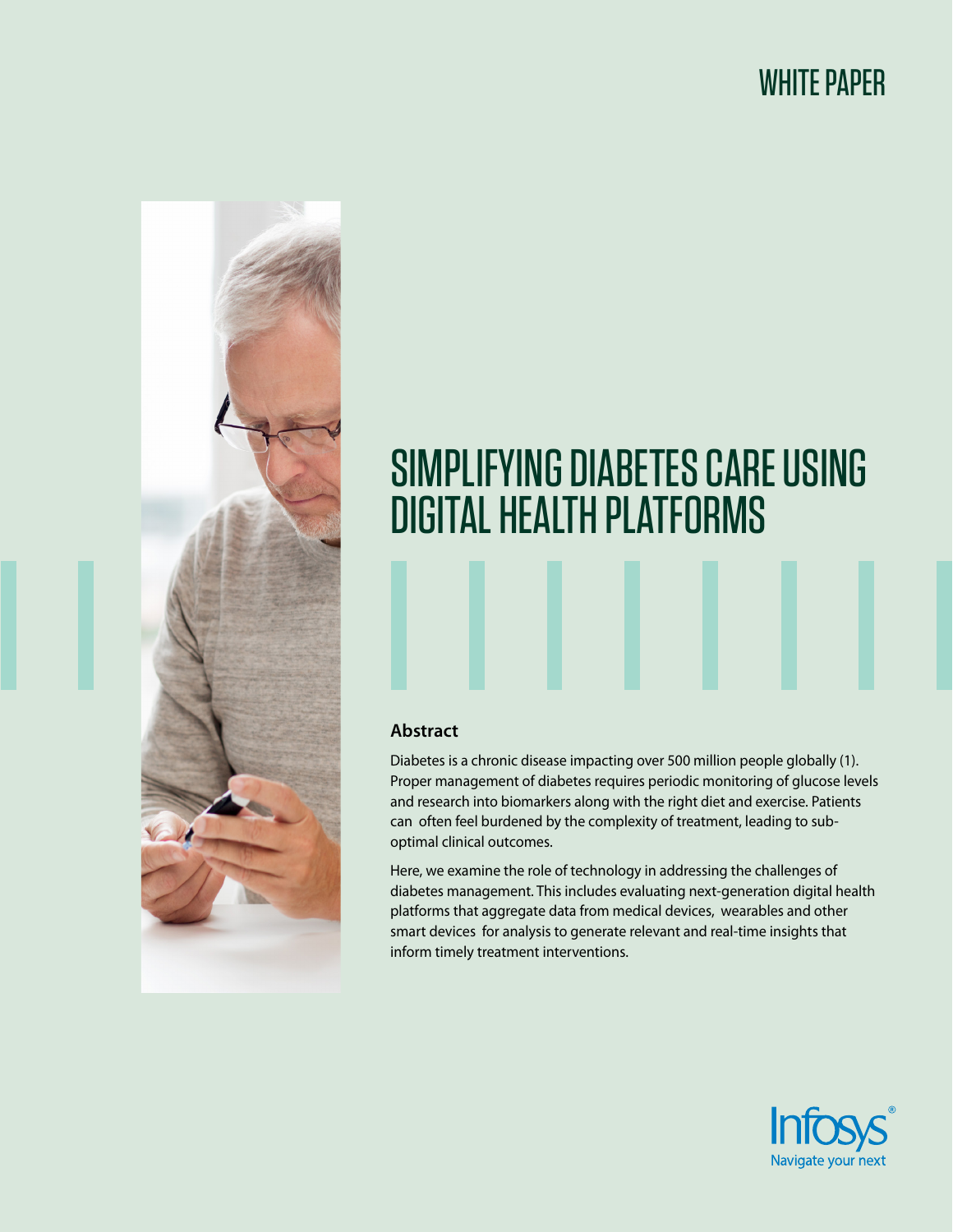### Introduction

Globally, diabetes mellitus (DM), characterized by high blood sugar levels, is one of the most common chronic diseases. In the US, the medical cost of diabetes is estimated to be US \$237 billion annually (2) and is one of the fastest-growing economic burdens on the health care system (3).

When managed improperly, DM can lead to other complications such as retinopathy, diabetic foot, nephropathy, and cardiovascular diseases (CVDs). This is because chronic hyperglycemia can damage tissues and, in severe cases, may result in organ failure. Blindness, renal failure, and foot amputations are all long-term complications associated with chronic hyperglycemia (4).

The two most common types of diabetes are Type 1 and Type 2 DM. Type 1 DM is characterized by deficient insulin production and individuals are normally diagnosed during childhood or adolescence. Type 1 DM treatment relies on the daily administration of insulin delivered through multiple injections or an insulin pump (4, 5).

Type 2 DM, however, is caused by the body's cells becoming less responsive to insulin. This phenomenon, known as insulin resistance, is strongly associated with modifiable risk factors such as a sedentary lifestyle, an unbalanced diet, and obesity (6). Early-stage Type 2 DM is treated using oral medications to improve insulin absorption or secretion. However, insulin administration may also be required, particularly in late-stage Type 2 DM (4). A balanced diet, weight loss, and close monitoring can help manage Type 2 DM, preventing further progression and improving quality of life. With good lifestyle management, some individuals with Type 2 DM can maintain normal blood sugar levels without medication (7).

# Digital Solutions to Manage Diabetes

One of the leading use-cases of digital health platforms is facilitating patients and health care providers to track diabetes care. The reason for this is that the effective management of DM requires patients to have a high degree of health literacy to track their daily carbohydrate intake, monitor their blood sugar levels, and maintain stringent nutrition and exercise regimens (8). This need to track key health indicators and adhere to complex treatment plans can be burdensome for many patients.

But consistent monitoring is the key to promoting positive outcomes. To this end, digital tools like remote monitoring devices and real-time analytics for quick insights allow patients to take back control of their treatment journeys. Digital health platforms can serve as a lifestyle management tool for patients with Type 2 DM. However, for patients with Type 1 DM, digital technologies can aggregate and analyze data from insulin pumps and continuous glucose monitors to generate condition-specific insights.

Here are some ways in which digital solutions help:

• **Monitoring blood glucose levels –** Traditionally, the self-management of blood sugar levels has involved using the fingerstick approach. However, such methods can be painful when multiple measurements are taken every day (8). Newer techniques, such as continuous (CGM) and flash glucose monitoring, where sensors are positioned subcutaneously, have been developed for Type 1 DM (9, 10). These medical devices enable real-time monitoring of blood sugar levels without the need for finger-pricking. Measurements from continuous blood glucose monitors can be transmitted to a patient's smartphone, smartwatch, or cloud (11). These devices improve glycemic control and reduce incidences of hypoglycemia more

effectively compared to standard blood glucose monitoring among children and adults with Type 1 DM (12).

- **Intelligent insulin delivery –** Technology also plays a vital role in automated insulin delivery systems, which consist of a continuous blood glucose monitor and an insulin pump. An integrated algorithm uses blood glucose readings, predicted incidences of hyperglycemia, and information from previous insulin administrations to calculate the optimal dose of insulin to be delivered (11). Though automated insulin delivery systems(Closed loop) still rely on patients to input their scheduled mealtimes and planned carbohydrate intake, the system mimics the function of the pancreas to simplify the management of DM (11).
- **Staying ahead of adverse events –** Digital health platforms that leverage artificial intelligence (AI) and machine learning (ML) algorithms to analyze patient-generated data enable real-time monitoring of symptoms and the early detection of adverse events. These also serve as personal assistants for patients with DM (13). Variations in key health indicators can be communicated to clinicians, alerting them to concerning trends so they can effectively modify treatment plans (14).
- **Analyzing biomarkers through connected devices –** The widespread use of digital tools for managing diabetes has also led to the emerging field of e-epidemiology, where patient outcomes are monitored based on data generated from connected devices (13). This enables the identification of digital biomarkers associated with disease onset, elucidates the effect of other comorbidities on the severity of DM, and detects novel biological pathways that contribute to disease development.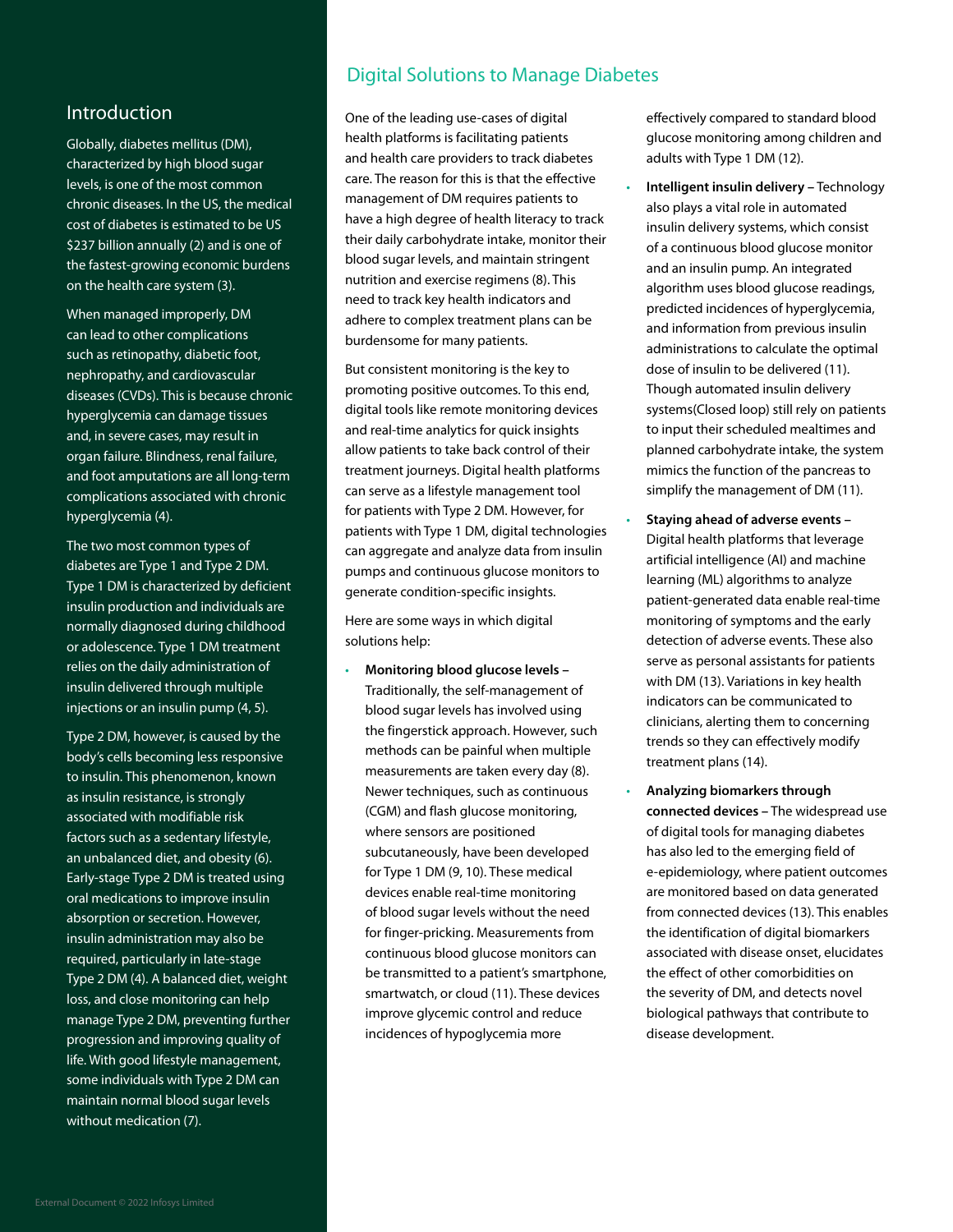# Digital Clinics and Hybrid Health Care

In the coming years, DM care will combine in-person and virtual care, with technology playing an increasingly important role. A huge amount of patient data is being generated from smart devices such as glucose monitors, insulin pumps, wearables, portable ECGs, and even socks with smart capabilities (13). This large quantity of data generated is advantageous to train ML algorithms to improve the accuracy of predictive analytics. While the digital clinic

is not a replacement for in-person care, technology that facilitates the analysis of data generated from connected devices will enable more holistic patient care, where treatment is guided by multiple parameters.

Proper management of DM is imperative to prevent the onset of severe complications such as blindness, gangrene, and multiple organ failure that can accompany disease progression. Smart devices and wearables will become integral to maintaining glycemic

control, offering several benefits that go beyond monitoring with the traditional fingerstick approach. Driven by AI and ML algorithms, predictive analytics based on data generated from smart devices will reduce hospitalization incidences induced by dangerous hyper or hypo-glycemia. Thus, a hybrid model of patient care, consisting of anywhere-anytime digital clinics coupled with in-person consultations, will likely be the future of DM management.

# Conclusion

Managing a chronic disease like DM depends on the patient's adherence to medication, exercise, and nutrition regimens. Digital health platforms can prove useful for providers and patients as a way to supplement in-person care. Digital health platforms can aggregate data from insulin pumps, continuous glucose monitors, wearables and mobile apps, allowing patients to track their blood sugar levels and medication, activity, and dietary regimens on one dashboard. The use of AI and ML can provide crucial insights to avert adverse events, automate insulin delivery, and curate effective treatment plans. The way forward is to combine in-person care and expertise with strong next-generation capabilities and digital services to track patient progress and deliver enhanced patient outcomes.